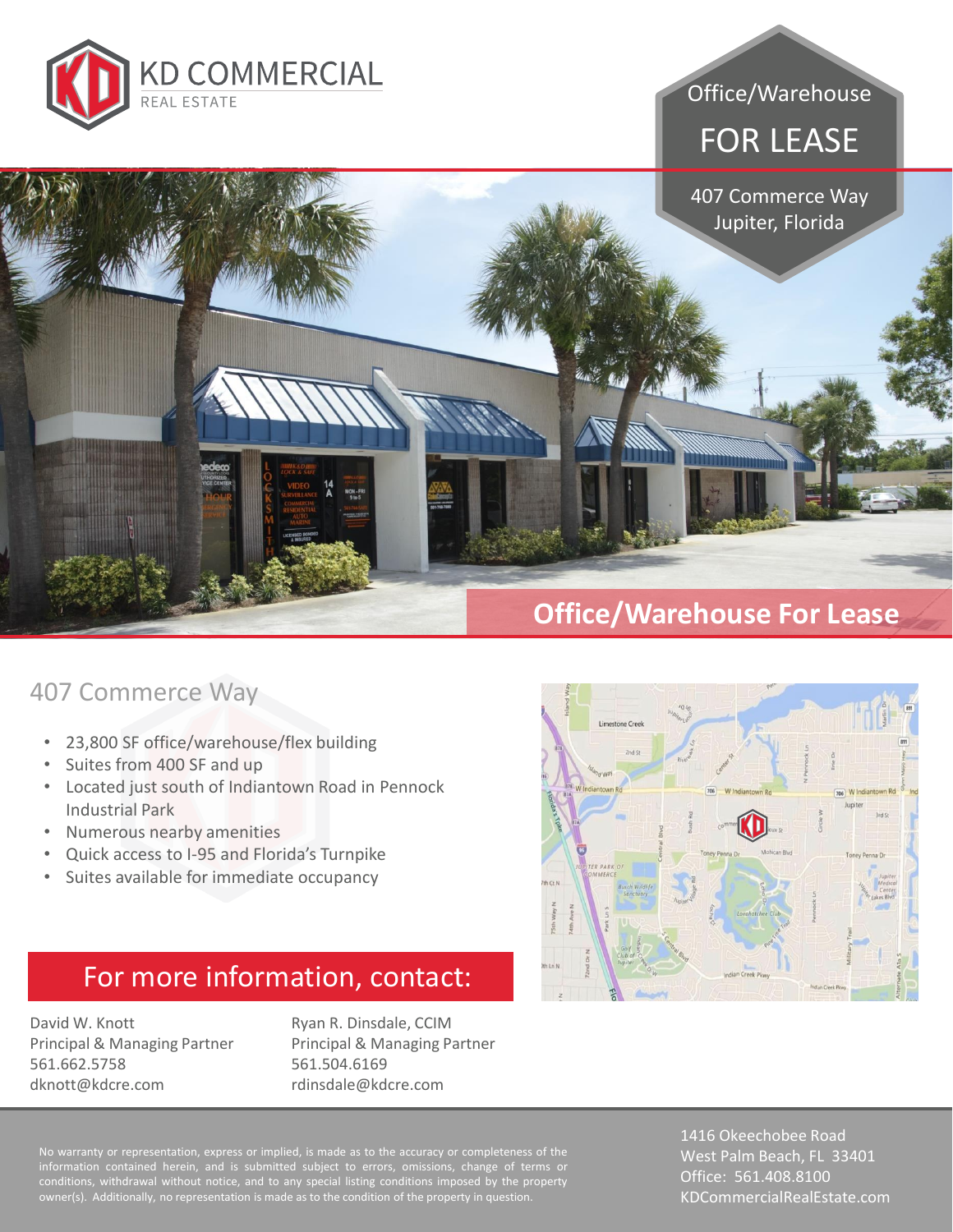

### Office/Warehouse

# FOR LEASE

407 Commerce Way<br>Duniter Florida Jupiter, Florida

| Project:                             | <b>Pennock Industrial Park</b><br>407 Commerce Way<br>Jupiter, Florida 33469                                                      |
|--------------------------------------|-----------------------------------------------------------------------------------------------------------------------------------|
| <b>Available Space:</b>              | Office suites:<br>$±400$ SF<br>Warehouse:<br>$+800$ SF<br>Flex suites:<br>$+1,000$ SF                                             |
| Lease Term:                          | One (1) to Five (5) years                                                                                                         |
| Base Rent:                           | Office: \$18.00/SF/Gross, plus sales tax<br>Warehouse: \$14.00/SF/Gross, plus sales tax<br>Flex: \$16.00/SF/Gross, plus sales tax |
| <b>Estimated Operating Expenses:</b> | Included in the Base Rent                                                                                                         |
| Electric:                            | Separately metered                                                                                                                |
| <b>Ceiling Height:</b>               | 16' clear ceiling height                                                                                                          |
| Loading:                             | 10' x 10' grade level loading door                                                                                                |



David W. Knott Principal & Managing Partner 561.662.5758 dknott@kdcre.com

Ryan R. Dinsdale, CCIM Principal & Managing Partner 561.504.6169 rdinsdale@kdcre.com

1416 Okeechobee Road West Palm Beach, FL 33401 Office: 561.408.8100 KDCommercialRealEstate.com